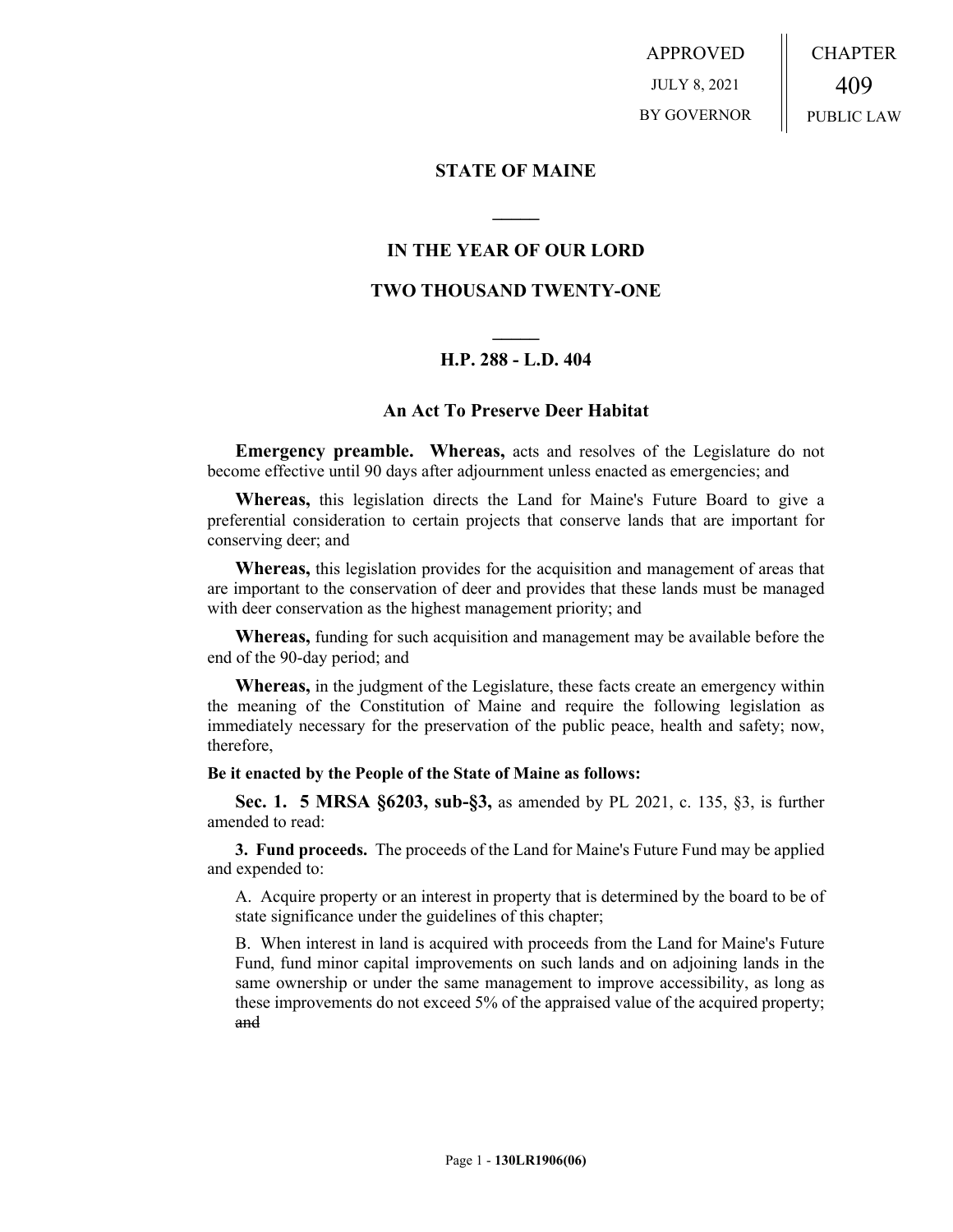D. When land or interest in land is acquired with proceeds from the Land for Maine's Future Fund, fund minor capital investments in the stewardship and management of that land. Stewardship and management investments under this paragraph must be held in a dedicated stewardship endowment and identified for use on the funded property. Stewardship and management investments may not exceed 5% of the appraised value of the acquired property.; and

E. When land or interest in land for deer wintering areas is acquired with proceeds from the Land for Maine's Future Fund pursuant to section 6207, subsection 2, paragraph E, fund the development of a management plan to provide for the land's continuing function as a deer wintering area, as long as the cost of the plan and any investments related to that land under paragraph D do not exceed 5% of the appraised value of the acquired property. A management plan developed under this paragraph may also apply to adjoining deer wintering areas in the same ownership or under the same management.

**Sec. 2. 5 MRSA §6207, sub-§2,** as amended by PL 2007, c. 64, §1 and c. 353, §§1 to 3, is further amended to read:

**2. Determination of state significance.** In determining whether a proposed acquisition must be funded, in full or in part, by the Land for Maine's Future Fund or the Public Access to Maine Waters Fund, the board shall consider whether the site is of state significance and:

A. Contains recreation lands, prime physical features of the Maine landscape, areas of special scenic beauty, farmland or open space, undeveloped shorelines, significant undeveloped archeological sites, wetlands, fragile mountain areas or lands with other conservation, wilderness or recreation values;

B. Is habitat for plant or animal species or natural communities considered rare, threatened or endangered in the State;

C. Provides nonmotorized or motorized public access to recreation opportunities or those natural resources identified in this section; or

D. Provides public water supply protection when that purpose is consistent and does not conflict with the natural resource conservation and recreation purposes of this chapter.; or

E. Contains deer wintering areas and satisfies all the requirements of subsection 3, paragraph A.

**Sec. 3. 5 MRSA §6207, sub-§3,** as amended by PL 2011, c. 381, §1, is further amended to read:

**3. Priorities.** Whenever possible, the Land for Maine's Future Fund and the Public Access to Maine Waters Fund must be used for land acquisition projects when matching funds are available from cooperating entities, as long as the proposed acquisition meets all other criteria set forth in this chapter. For acquisitions funded by the Land for Maine's Future Fund, the board shall give priority to projects that conserve lands with multiple outstanding resource or recreation values or a single exceptional value, conserve and protect deer wintering areas, provide geographic representation and build upon or connect existing holdings.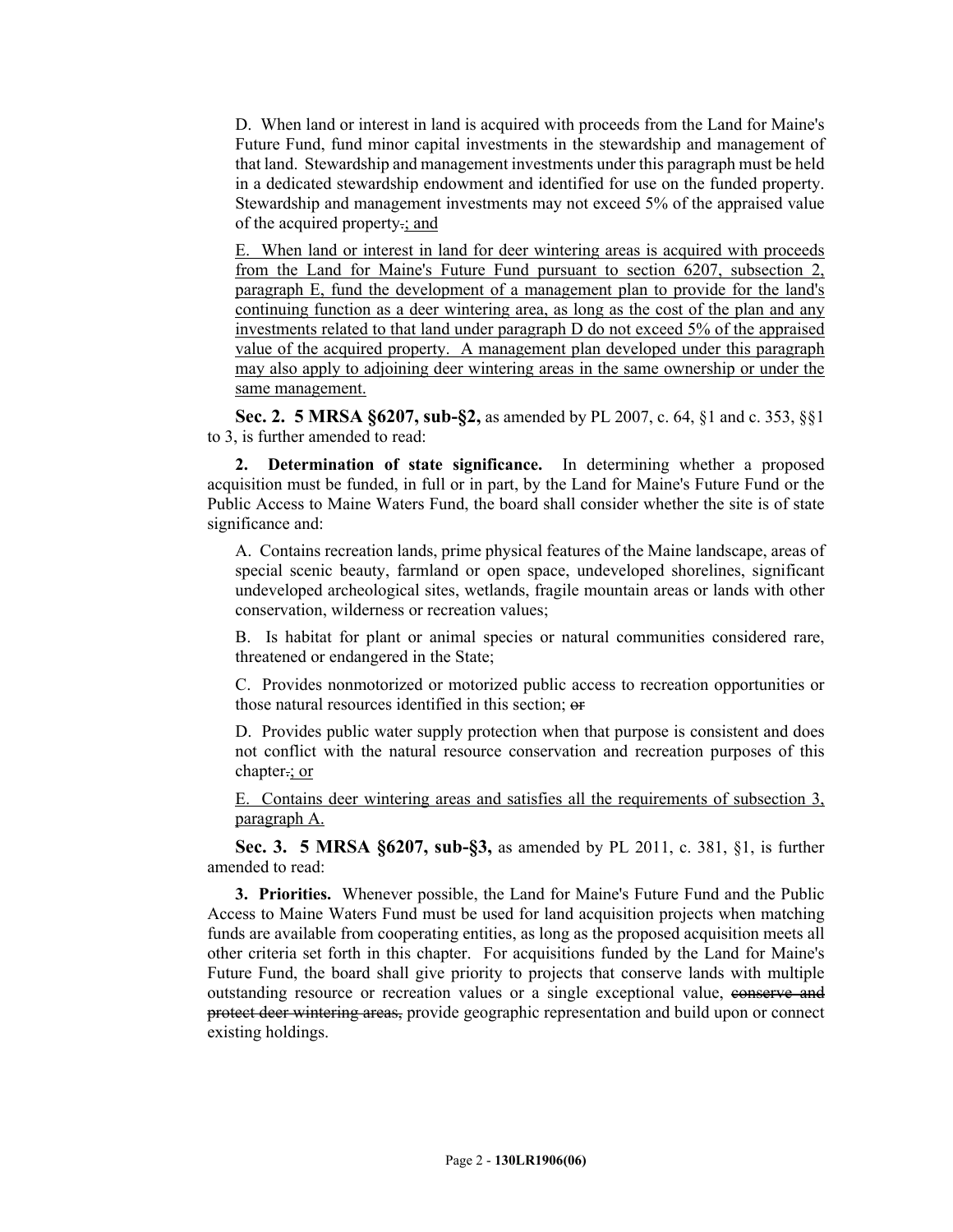A. When evaluating projects to be funded, the board shall give a preferential consideration to projects that conserve lands that have been determined by the Department of Inland Fisheries and Wildlife to be important for conserving deer in northern, eastern and western Maine. To be given preferential consideration under this paragraph, a project must result in the acquisition of a fee interest or an easement interest in the land, the department's holding the interest in the land and the department's managing the land area as a wildlife management area, as defined in Title 12, section 10001, subsection 74, with deer conservation as the highest management priority. Only projects that satisfy the requirements of this paragraph may be given preferential consideration. Nothing in this paragraph limits the ability of the board to use the Land for Maine's Future Fund to fund other projects that may also help conserve deer or deer habitat but that do not receive preferential consideration under this paragraph.

When acquiring land or interest in land, the board shall examine public vehicular access rights to the land and, whenever possible and appropriate, acquire guaranteed public vehicular access as part of the acquisition.

**Sec. 4. 12 MRSA §10105, sub-§14,** as amended by PL 2019, c. 355, §§2 and 3, is further amended to read:

**14. Regulating the feeding of deer, bear, moose and wild turkey.** The commissioner may by rule:

A. Prohibit or limit the feeding of deer, bear, moose and wild turkey at any location if there is documented evidence of chronic wasting disease, as defined in Title 7, section 1821, subsection 1, in the State or within 50 miles of the border of the State or if the commissioner has reason to believe that the type or location of feed may create a public safety hazard or may have a detrimental effect on deer, bear, moose and wild turkey; and

C. Prohibit or otherwise limit the placement of garbage or other known attractants for deer, bear, moose and wild turkey if the department has reason to believe the placement creates a public safety hazard.; and

D. Prohibit or otherwise limit the feeding of deer, bear, moose and wild turkey at any location as part of a plan to promote the use of deer wintering areas by deer.

Rules adopted pursuant to this subsection are routine technical rules as defined in Title 5, chapter 375, subchapter 2‑A.

**Sec. 5. 12 MRSA §10109, sub-§1-A** is enacted to read:

**1-A. Acquisition of land; deer wintering areas.** The commissioner shall identify areas that are important to the conservation of deer in northern, eastern and western Maine, and may acquire these lands, including with funds provided by the Land for Maine's Future Fund in accordance with Title 5, section 6207. These lands must be designated as wildlife management areas and managed with deer conservation as the highest management priority, and the commissioner shall ensure that appropriate deed restrictions are placed on the land that reflect these priorities. The commissioner shall also develop appropriate purchase and sale agreements that ensure that deer wintering areas on land to be acquired pursuant to this subsection are preserved as deer wintering areas prior to purchase. Beginning January 15, 2023 and annually thereafter, the department shall report to the joint